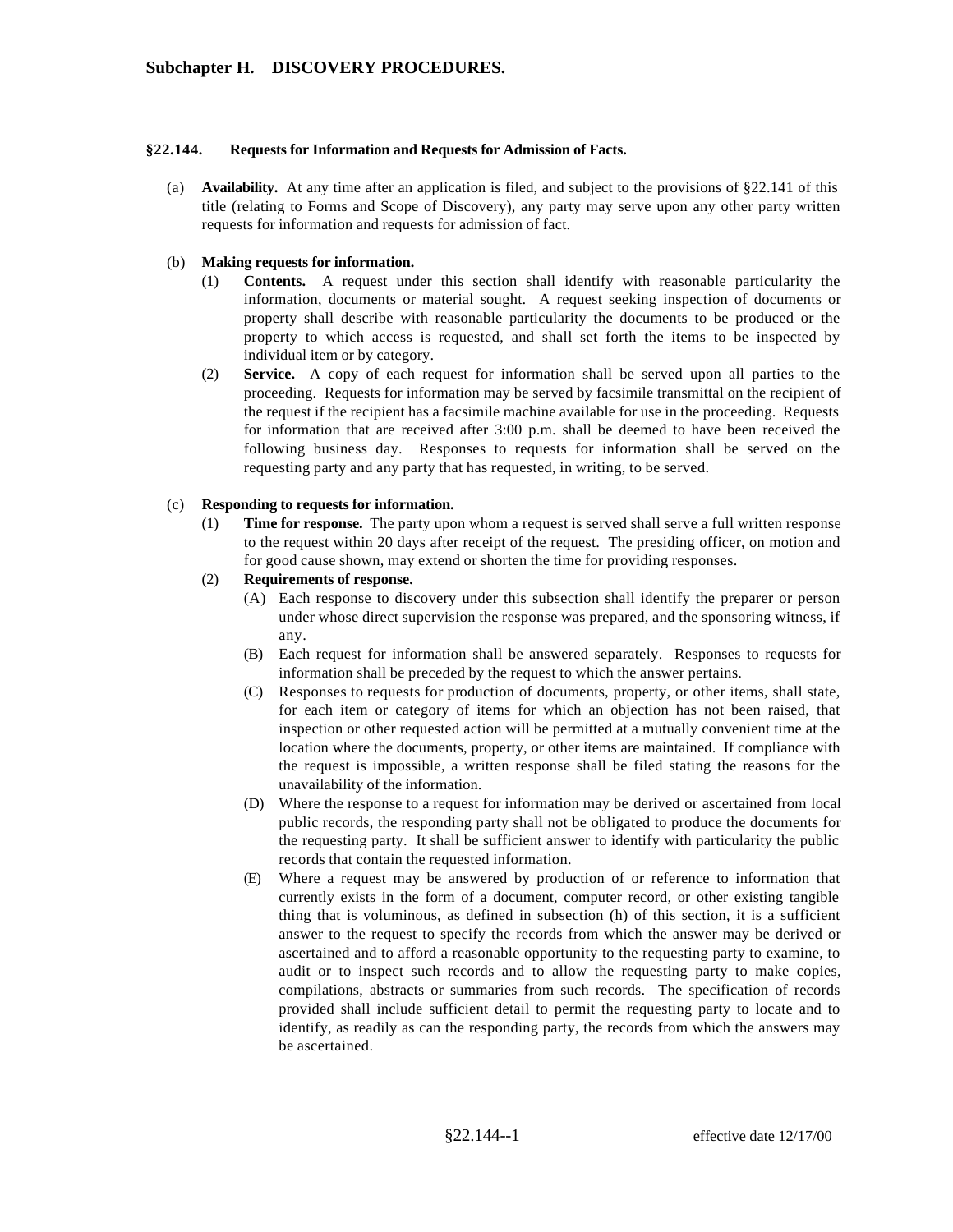# **Subchapter H. DISCOVERY PROCEDURES.**

(F) Responses to requests for information shall be filed under oath, unless the responding party stipulates in writing that responses to requests for information can be treated by all parties as if the answers were filed under oath.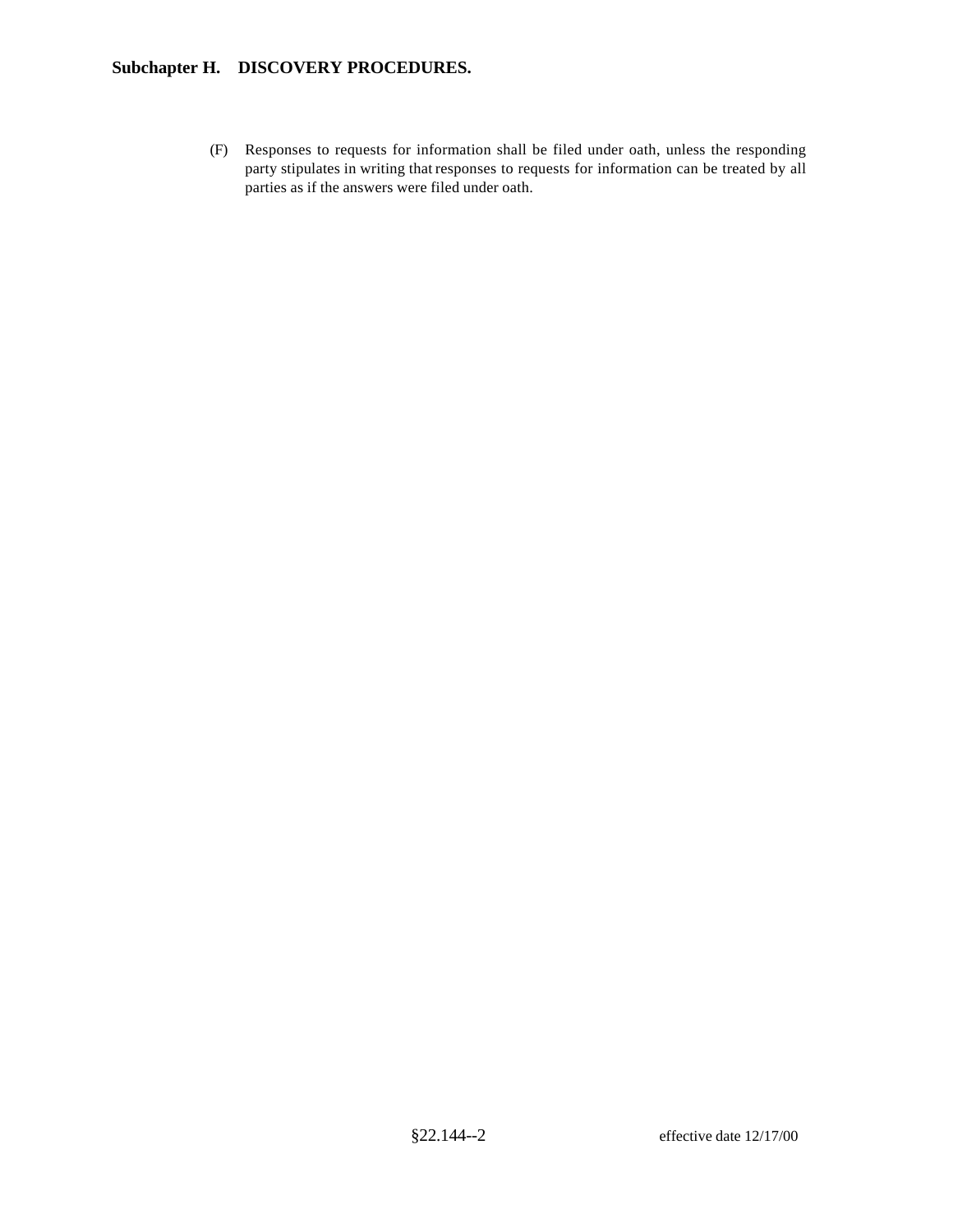- (d) **Objections to requests for information.** Parties shall negotiate diligently and in good faith concerning any discovery dispute prior to filing an objection. The objections shall include a statement that negotiations were conducted diligently and in good faith. If negotiation fails, objections to requests for information, if any, shall be filed within ten calendar days of receipt of the request for information. The objections shall state the date the request for information was received.
	- (1) The objections shall be a separate pleading and entitled "Objections of (name of objecting party) to (style of RFI objected to)." The request for information to which an objection is being filed shall be stated and the specific grounds for the objection shall be separately listed for each question. If an objection pertains only to a part of a question, that part shall be clearly identified. All arguments upon which the objecting party relies shall be presented in full in the objection.
	- (2) If the objection is founded upon a claim of privilege or exemption under the Texas Rules of Civil Procedure, the objecting party shall file within two working days of the filing of the objections, an index that lists, for each document: the date and title of the document; the preparer or custodian of the information; to whom the document was sent and from whom it was received; and the privilege(s) or exemption(s) that is claimed. A full and complete explanation of the claimed privilege or exemption shall be provided. The index shall be sufficiently detailed to enable the presiding officer to identify the documents from the list provided. The index and explanations shall be public documents and shall be served on all parties who are entitled to receive copies of responses to requests for information under subsection (b)(2) of this section. If a document is to be provided pursuant to the terms of a protective order, the responding party need not comply with the procedures of this paragraph.
	- (3) A party raising objections on the grounds of relevance as well as grounds of privilege or exemption is not required to file an index to the privileged or exempt documents at the time the objections are filed. A party may instead include an objection to the filing of the index. The objections shall show good cause for postponement of the filing of the index. An index to the privileged or exempt documents shall be due within five working days of receipt of an order denying the relevance objection or overruling the objection to the filing of an index.
	- (4) The requirement to respond to those requests, or portions thereof, to which objection is made shall be postponed until the objections are ruled upon and for such additional time thereafter as the presiding officer may direct.
	- (5) In the interests of narrowing discovery disputes, the responding party may agree to provide certain information sought by a request while objecting to the provision of other information sought by the request.
- (e) **Motions to compel.** The party seeking discovery shall file a motion to compel no later than five working days after the objection is received. Absence of a motion to compel will be construed as an indication that the parties have resolved their dispute. The presiding officer may rule on the motion to compel based on written pleadings without allowing additional argument.
- (f) **Responses to motions to compel.** Responses to a motion to compel shall be filed within five working days after receipt of the motion, and shall include all factual and legal arguments the respondent wants to present regarding the motion.
- (g) **In camera inspection.** If an objection is founded on a claim of privilege or an exemption under the Texas Rules of Civil Procedure, the burden is on the objecting party to request an in camera inspection and to provide the documents for review. Any request shall be filed within three working days of the receipt of the motion to compel. The request shall contain the factual and legal basis to support the claimed exemption or privilege. The objecting party shall review the documents and note with